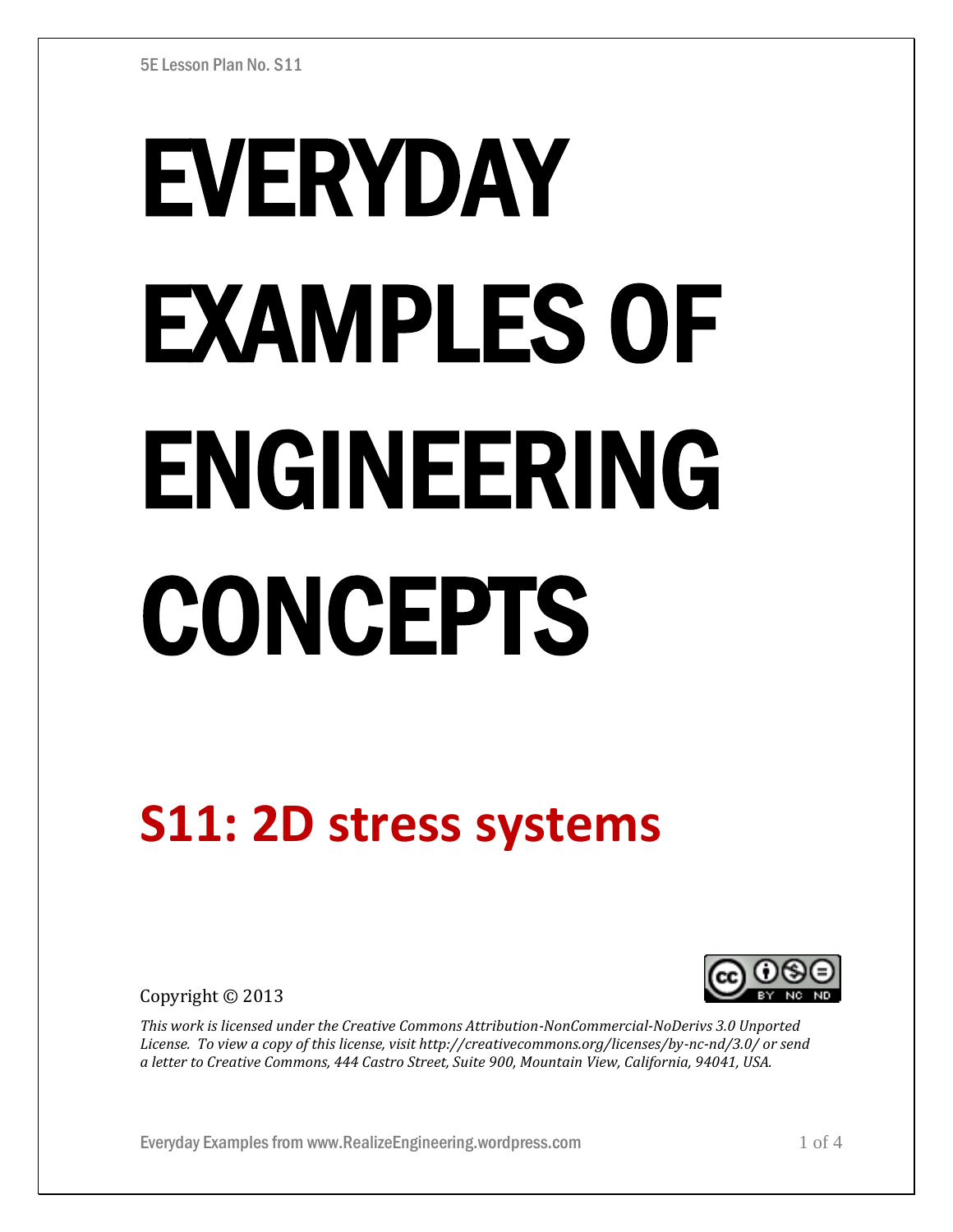*This is an extract from 'Real Life Examples in Mechanics of Solids: Lesson plans and solutions' edited by Eann A. Patterson, first published in 2006 (ISBN:978-0-615-20394- 2) which can be obtained on-line at www.engineeringexamples.org and contains suggested exemplars within lesson plans for Sophomore Solids Courses. Prepared as part of the NSF-supported project (#0431756) entitled: "Enhancing Diversity in the Undergraduate Mechanical Engineering Population through Curriculum Change".* 

# **INTRODUCTION**

#### (from *'Real Life Examples in Mechanics of Solids: Lesson plans and solutions'*)

These notes are designed to enhance the teaching of a sophomore course in mechanics of solids, increase the accessibility of the principles and raise the appeal of the subject to students from a diverse background<sup>1</sup>. The notes have been prepared as skeletal lesson plans using the principle of the 5Es: Engage, Explore, Explain, Elaborate and Evaluate. These are not original and were developed by the Biological Sciences Curriculum Study<sup>2</sup> in the 1980s from work by Atkin and Karplus<sup>3</sup> in 1962. Today they are considered to form part of the constructivist learning theory and a number of websites provide easy to follow explanations of them<sup>4</sup>.

These notes are intended to be used by instructors and are written in a style that addresses the instructor, however this is not intended to exclude students who should find the notes and examples interesting, stimulating and hopefully illuminating, particularly when their instructor is not utilizing them. In the interest of brevity and clarity of presentation, standard derivations and definitions are not included since these are readily available in textbooks which these notes are not intended to replace but rather to supplement. Similarly, it is anticipated that these lessons plans can be used to generate lectures/lessons that supplement those covering the fundamentals of each topic.

#### **Acknowledgements**

Many of these examples have arisen through lively discussion in the consortium supported by the NSF grant (#0431756) on "Enhancing Diversity in the Undergraduate Mechanical Engineering Population through Curriculum Change" and the input of these colleagues is cheerfully acknowledged as is the support of NSF. The influence of the editor's mentors and peers at the University of Sheffield is substantial and is gratefully acknowledged since many of the ideas for these examples originate from tutorial questions developed and used in the Department of Mechanical Engineering in Sheffield over many years.

#### Eann A. Patterson

 $\overline{a}$ 

*A.A. Griffith Chair of Structural Materials and Mechanics School of Engineering, University of Liverpool, Liverpool, UK & Royal Society Wolfson Research Merit Award Recipient*

<sup>&</sup>lt;sup>1</sup> Patterson, E.A., Campbell, P.B., Busch-Vishniac, I., Guillaume, D.W., 2011, The effect of context on student engagement in engineering, *European J. Engng Education*, 36(3):211-224.

<sup>&</sup>lt;sup>2</sup> http://www.bscs.org/library/BSCS\_5E\_Instructional\_Approach\_July\_06.pdf

<sup>3</sup> Atkin, J. M. and Karplus, R. (1962). Discovery of invention? *Science Teacher* 29(5): 45.

<sup>4</sup> e.g. http://www.science.org.au/primaryconnections/constructivist.htm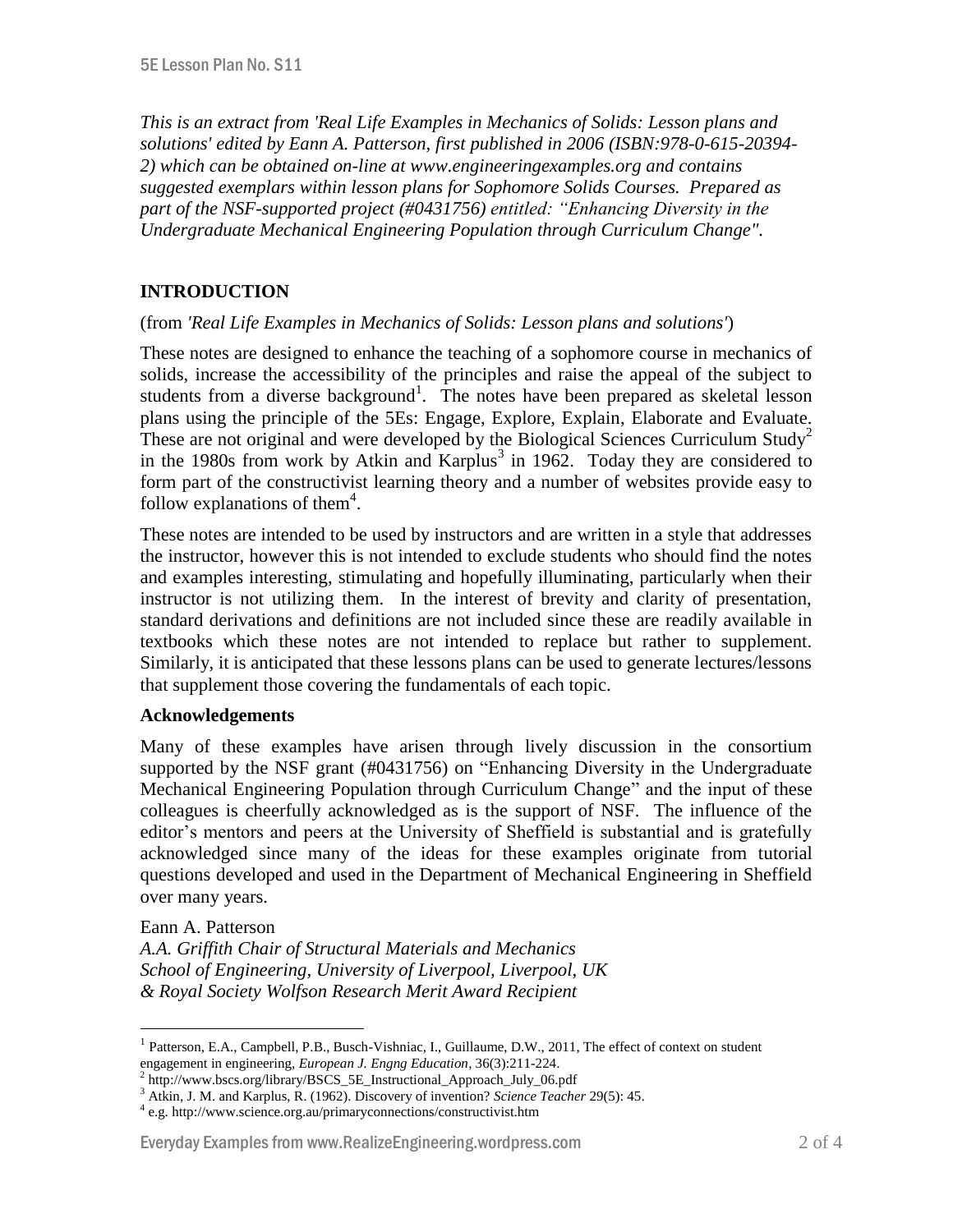### **TWO DIMENSIONAL STRESS SYSTEMS**

#### 11. Principle: **Mohr's circle of stress**

#### **Engage:**

Use a hot plate in the classroom to fry some sausages and share with the class. Find a brand of high quality sausages that will not come undone at the ends and do not pierce them so that they burst longitudinally while cooking.



#### **Explore:**

Before they eat; ask students to examine the splits in the sausages. Discuss what direction the maximum stress must be acting to cause the damage seen in sausage skins.

#### **Explain:**

Discuss the derivation performed earlier in the course to obtain expressions for longitudinal and circumferential stresses in a cylindrical pressure vessel:

$$
\sigma_{circ} = \frac{pr}{t}
$$
 and  $\sigma_{long} = \frac{pr}{2t}$ 

And hence explain longitudinal split due to circumferential stresses.

#### **Elaborate**

Discuss that there are two stresses acting in perpendicular directions so that an element aligned to these directions experiences the stresses as shown. Then construct the Mohr's circle of stresses and explain how it is the loci of points representing planes at all orientations in the wall of the sausage.